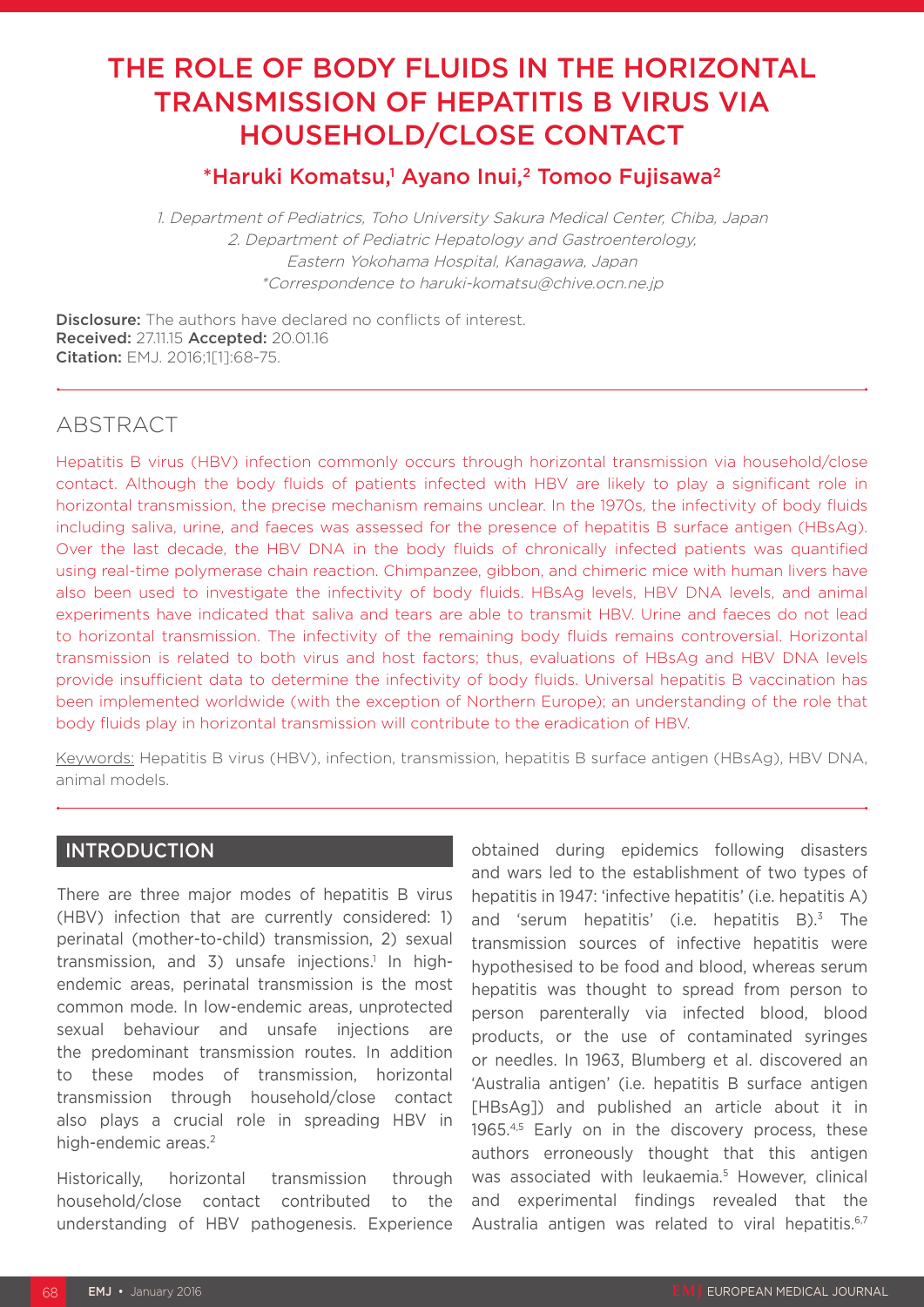Horizontal transmission through household contact in a mental health institution suggested that the Australia antigen was linked to an infectious agent.6 Moreover, horizontal transmission through household contact provided researchers with the opportunity to determine the pathogenicity of hepatitis B. In 1953, viral hepatitis was spread through horizontal transmission at Willowbrook State School, a residential institution that cared for children with mental disabilities in New York, USA.8 In 1967, Krugman et al. successfully identified the clinical features of hepatitis A and hepatitis B at this institution;<sup>8,9</sup> however, this experiment later presented ethical issues.10,11

The mechanism of horizontal transmission through household/close contact remains unclear. The exposure of abraded skin, cuts, minor open wounds, or mucosal surfaces to blood or body fluids containing HBV from the afflicted may lead to HBV infection. Although hepatitis B vaccination is part of the routine childhood immunisation programme in nearly all countries, investigations of the relationship between body fluids and HBV infection remain extremely important for HBV infection control. This review focusses on horizontal transmission via body fluids, summarises the past and present data regarding body fluids, and discusses the role that body fluids play in the development of HBV infection.

# HEPATITIS B SURFACE ANTIGEN IN BODY FLUIDS

Early epidemiological investigations suggested that HBV infection occurred parenterally; $3$  thus, suggesting that contact with blood and blood products presented a risk of HBV infection. Krugman et al. demonstrated that HBV was transmitted through the oral administration of serum from a child infected with HBV;<sup>8,9</sup> however, the development of HBV infection through oral administration has not been confirmed. Moreover, non-parenteral transmission was reported in the early 1970s.<sup>12,13</sup> To clarify the mechanism of nonparenteral HBV transmission, researchers began to study the infectivity of body fluids from people infected with HBV. At that time, the presence of HBsAg in body fluids was considered to represent a surrogate marker of infectivity. Table 1 shows the frequency of HBsAg detection in body fluid studies conducted in the 1970s. Saliva, urine, faeces, nasal washings, tears, semen, vaginal secretions, bile,

sweat, pleural fluid, amniotic fluid, and breast milk were evaluated for the presence of HBsAg.14-23 Of these body fluids, saliva showed a high frequency of HBsAg, ranging from 34-86%.<sup>14,15,17,19</sup> Therefore, saliva was considered to accurately reflect antigenaemia and act as a potential infectious source.<sup>24,25</sup> As saliva is easily collected, it has been used to diagnose HBV infection in epidemiological studies.26,27 The frequency of HBsAg in urine ranges from 2–33%.15,17,18 Compared with saliva, these frequencies are low. Due to the fact that the frequency of HBsAg in urine varied across studies, this fluid was not used for diagnosis. Based on the frequency of HBsAg, urine appeared to be less infectious than saliva.25

As with hepatitis A, an oral-faecal route was strongly suspected in the spread of HBV. An early study detected HBsAg in the faeces of patients infected with HBV.<sup>28</sup> However, subsequent studies showed conflicting results regarding the detection rate of faecal HBsAg.15,17,18 Villarejos et  $al^{15}$  and Irwin et al.<sup>17</sup> did not find any patients with chronic HBV HBsAg-positive for faecal HBsAg, whereas Tiku et al.<sup>18</sup> showed that 10% of patients with chronic hepatitis B were positive for faecal HBsAg. In the late 1980s, faeces were considered unimportant for HBV transmission from an epidemiological standpoint.25

Other studies evaluated nasal washings, tears, pleural fluids, and sweat. Although the frequency of HBsAg varied across studies, it was detected in all of these fluids. Contact with nasal droplets, tears, and sweat is common in daily life. As the nasal cavity is connected to the oral cavity, saliva might influence the frequency of nasal washing. Sweat and tears displayed high frequencies of HBsAg (100%<sup>20</sup> and 56%,<sup>22</sup> respectively). While the infectivity of sweat is extremely important in daily contact, sweat and tears were considered to be unimportant infectious agents in HBV infection.<sup>25</sup> Semen, vaginal secretions, and amniotic fluids were positive for HBsAg,14,19,23 and these fluids might represent the sources of sexual transmission and mother-to-child transmission. HBsAg was detected in the breast milk of mothers with HBV:<sup>23</sup> however, breast feeding did not represent an additional risk of mother-to-child transmission.29 HBsAg quantification was lacking in these studies. Patients with acute or chronic infections were not differentiated. Moreover, the hepatitis B envelope antigen (HBeAg) serostatus was unknown. Presumably, patients with varying viral loads of HBV in the blood were enrolled.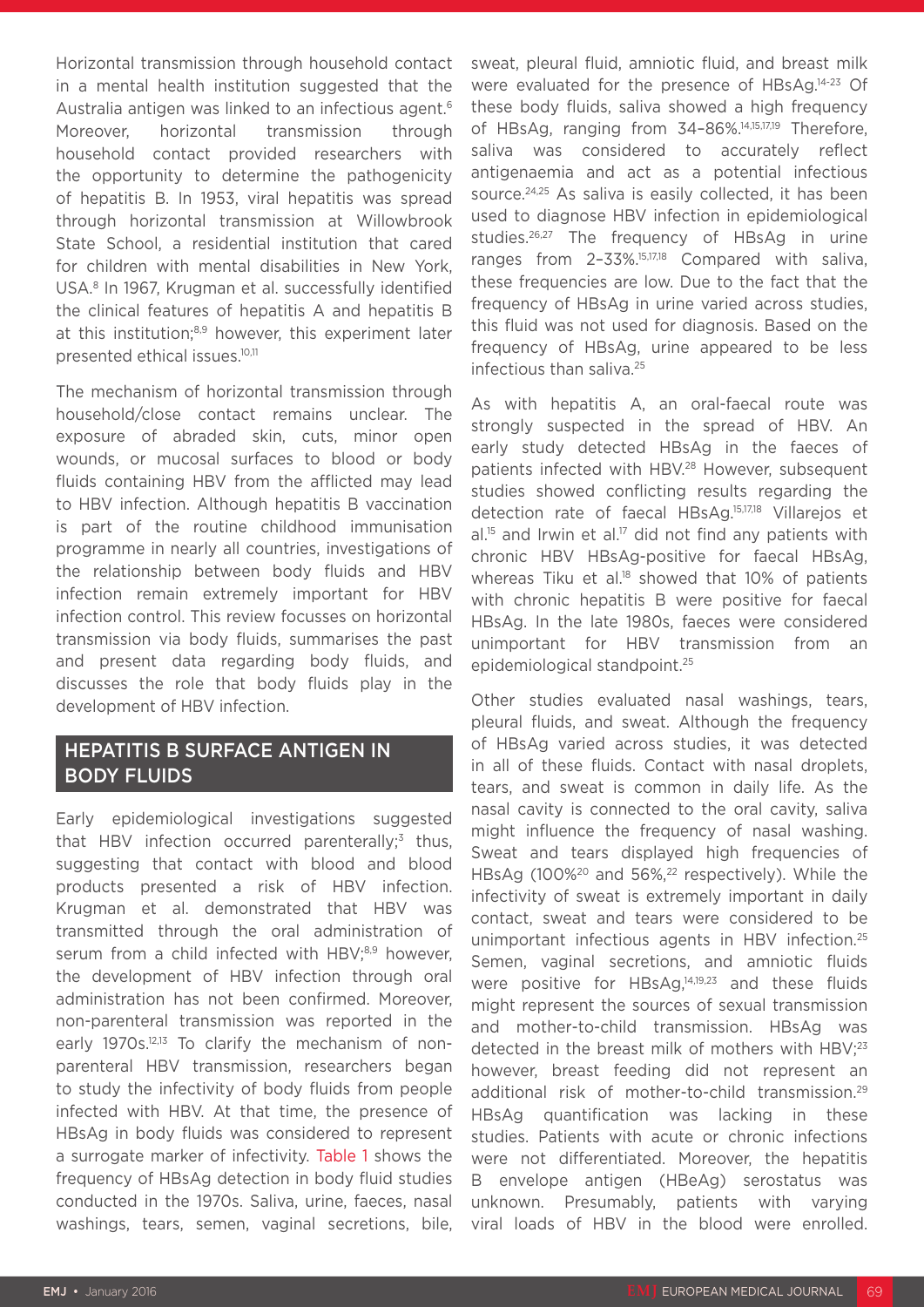#### Table 1: HBsAg-positive rate of body fluids in patients with hepatitis B infection.

| Year | Author                        | Status of serum                                | <b>Body fluid</b>     | Detection rate of<br>HBsAg in body<br>fluids % |         | <b>HBsAg test</b>                                |  |
|------|-------------------------------|------------------------------------------------|-----------------------|------------------------------------------------|---------|--------------------------------------------------|--|
|      | Heathcote                     | HBsAg-positive                                 | Saliva                | 75                                             | (18/24) |                                                  |  |
| 1974 | $et$ al. $14$                 | (Acute and chronic<br>infection)               | Semen                 | 52                                             | (10/19) | Radioimmunoassay                                 |  |
|      |                               | HBsAg-positive                                 | Faeces                | $\circ$                                        | (0/120) |                                                  |  |
| 1974 | Villarejos<br>$et$ al. $15$   | (Acute and chronic                             | Urine                 | 2                                              | (3/130) | Radioimmunoassay                                 |  |
|      |                               | infection)                                     | Saliva                | 81                                             | (75/93) |                                                  |  |
| 1975 | Pizza et al. <sup>16</sup>    | HBsAg-positive<br>(acute infection)            | <b>Bile</b>           | 80                                             | (4/5)   | Immunodiffusion and<br>immunoelectroosmophoresis |  |
|      |                               |                                                | Faeces                | $\circ$                                        | (0/30)  |                                                  |  |
| 1975 | Irwin et al. <sup>17</sup>    | Chronic infection                              | Urine                 | 16                                             | (7/43)  | Radioimmunoassay                                 |  |
|      |                               |                                                | Saliva                | 34                                             | (14/41) |                                                  |  |
| 1976 | Tiku et al. <sup>18</sup>     |                                                | Nasal washings        | 26                                             | (14/53) |                                                  |  |
|      |                               | HBsAg-positive<br>(chronic infection)          | Urine                 | 33                                             | (19/56) | Radioimmunoassay                                 |  |
|      |                               |                                                | Faeces                | 10 <sup>°</sup>                                | (3/30)  |                                                  |  |
|      |                               |                                                | Saliva                | 86                                             | (6/7)   |                                                  |  |
| 1976 | Parker et al. <sup>19</sup>   | HBsAg-positive (acute<br>infection)            | Vaginal<br>secretions | 78                                             | (7/9)   | Radioimmunoassay                                 |  |
| 1977 | Telatar et al. <sup>20</sup>  | HBsAg-positive<br>(hepatitis<br>and cirrhosis) | Sweat                 | 100                                            | (30/30) | Radioimmunoassay                                 |  |
| 1977 | De Flora et al. <sup>21</sup> | HBsAg-positive                                 | Pleural fluid         | 100                                            | (1/1)   | Radioimmunoassay                                 |  |
| 1978 | Darrell et al. <sup>22</sup>  | HBsAg-positive                                 | Tears                 | 56                                             | (10/18) | Radioimmunoassay                                 |  |
|      |                               |                                                | Amniotic fluid        | 33                                             | (17/52) |                                                  |  |
| 1978 | Lee et al. <sup>23</sup>      | HBsAg-positive                                 | Breast milk           | 71                                             | (45/63) | Radioimmunoassay                                 |  |

#### HBsAg: hepatitis B serum antigen.

#### Table 2: HBV DNA level of body fluids in patients with chronic HBV infection.

| Year | Author                                  | No. of<br>subjects | HBeAg/Ab status or<br><b>HBV DNA level</b><br>in serum                                           | <b>Body fluid</b>       | Detection rate<br>of HBV DNA in<br>body fluids % |                | <b>HBV DNA level in</b><br>body fluids  |                                 |
|------|-----------------------------------------|--------------------|--------------------------------------------------------------------------------------------------|-------------------------|--------------------------------------------------|----------------|-----------------------------------------|---------------------------------|
| 2004 | van der<br>Eijk<br>$et$ al. $30$        | 27                 | HBeAg (positive: n=15,<br>negative: n=12)                                                        |                         | 85                                               | (23/27)        | $2.27 \times 10^{4}$                    | copies/mL<br>(median)           |
|      |                                         |                    | HBV DNA 2.1 × 10 <sup>5</sup><br>genome equivalents/<br>mL (median)                              | Saliva                  |                                                  |                |                                         |                                 |
| 2005 | van der<br>Eijk<br>et al. <sup>31</sup> | 150                | HBeAg (positive:<br>n=65, negative: n=82,<br>$unknown=3)$                                        | Saliva                  | 47                                               | $(69/147^{*})$ | 3.2                                     | $Log_{10}$ copies/<br>mL (mean) |
|      |                                         |                    | HBV DNA 5.8 log<br>copies/mL (mean)                                                              | Urine                   | 32                                               | $(47/147^{*})$ | 2.6                                     | $Log_{10}$ copies/<br>mL (mean) |
| 2006 |                                         | 10                 | HBeAg positive: n=5,<br>HBeAb positive: n=5<br><b>HBV DNA levels were</b><br>$>105$ copies/mL in | Saliva                  | 80                                               | (8/10)         | $1 \times 10^2$<br>$-5.3 \times 10^{5}$ | copies/mL                       |
|      | Kidd-<br>Ljunggren<br>et al. $32$       |                    |                                                                                                  | Nasopharyngeal<br>fluid | 60                                               | (6/10)         | $1 \times 10^2$<br>$-7.5 \times 10^{6}$ | copies/mL                       |
|      |                                         |                    | all subjects                                                                                     | Tears                   | 57                                               | (4/7)          | $3\times10^2$<br>$-1.4 \times 10^{4}$   | copies/mL                       |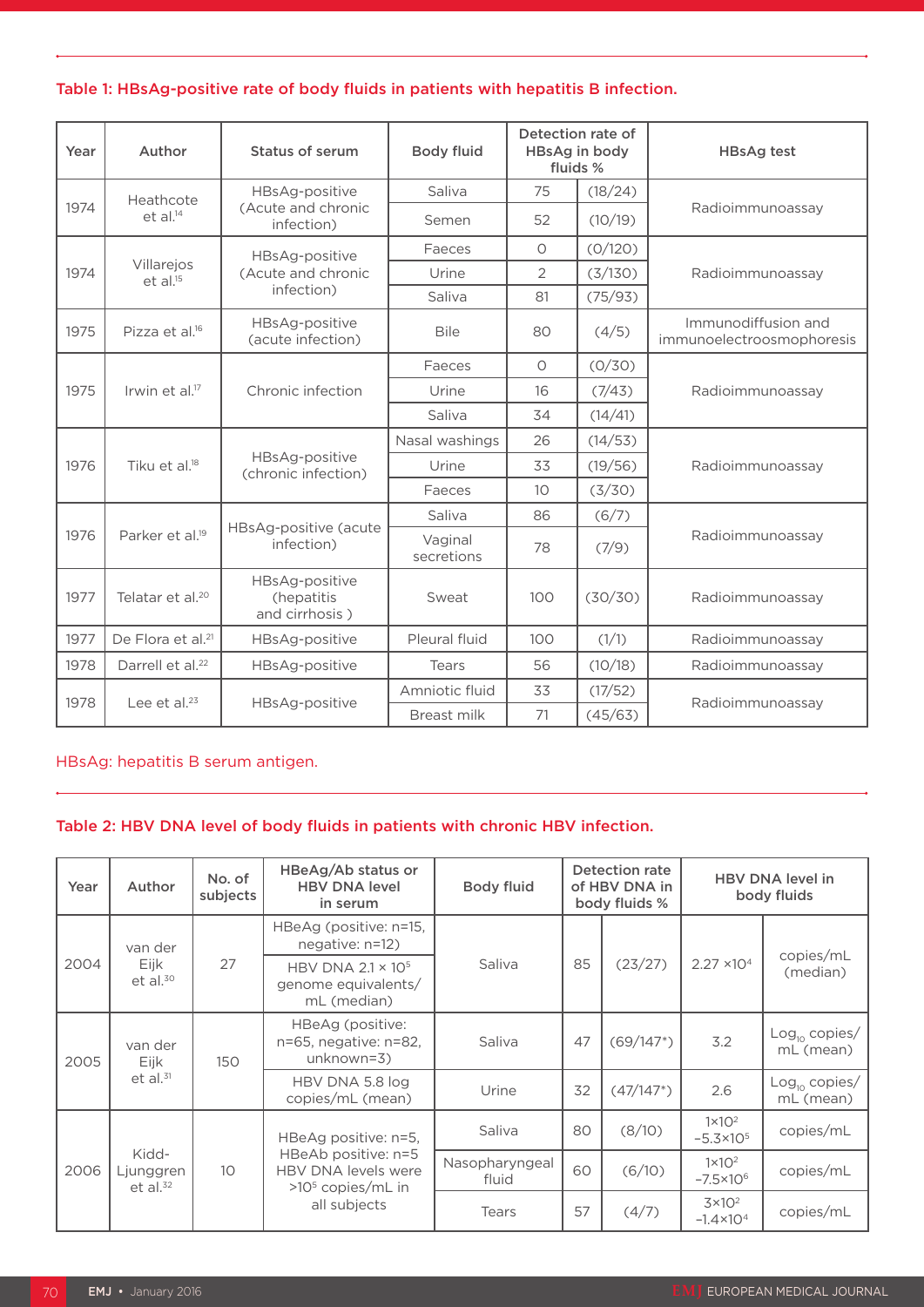#### Table 2 continued.

| Year | Author                          | No. of<br>subjects | HBeAg/Ab status or<br><b>HBV DNA level</b><br>in serum                                                                                                         | <b>Body fluid</b> | Detection rate<br>of HBV DNA in<br>body fluids % |           | <b>HBV DNA level in</b><br>body fluids |                                        |
|------|---------------------------------|--------------------|----------------------------------------------------------------------------------------------------------------------------------------------------------------|-------------------|--------------------------------------------------|-----------|----------------------------------------|----------------------------------------|
| 2010 | Heiberg<br>et al. <sup>33</sup> | 25                 | HBeAg positive, HBV<br>DNA 41.9×10 <sup>6</sup> IU/mL<br>(mean)                                                                                                | Saliva            | <b>NA</b>                                        | <b>NA</b> | $33.9 \times 10^{3}$                   | IU/mL<br>(mean)                        |
|      |                                 | 18                 | HBeAg negative,<br>HBV DNA 880 IU/mL<br>(mean)                                                                                                                 |                   | $\bigcirc$                                       | <b>NA</b> | <b>No</b><br>detection                 | IU/mL<br>(mean)                        |
| 2012 | Komatsu<br>et al. <sup>34</sup> | 47                 | HBeAg (positive: n=39,<br>negative: n=8) HBV<br>DNA >9 log copies/mL<br>(median), HBV DNA<br>was detected in                                                   | Urine             | 74                                               | (14/19)   | 4.3                                    | $Log_{10}$ copies/<br>mL (mean)        |
|      |                                 |                    |                                                                                                                                                                | Saliva            | 87                                               | (33/38)   | 5.9                                    | $\text{Log}_{10}$ copies/<br>mL (mean) |
|      |                                 |                    |                                                                                                                                                                | Tears             | 100                                              | (11/11)   | 6.2                                    | $Log_{10}$ copies/<br>mL (mean)        |
|      |                                 |                    | all subjects                                                                                                                                                   | Sweat             | 100                                              | (9/9)     | 5.2                                    | $Log_{10}$ copies/<br>mL (mean)        |
| 2015 | Komatsu<br>et al. <sup>35</sup> | 50                 | HBeAg (positive: n=37,<br>negative: n=13) HBV<br>DNA >9 log copies/mL:<br>n=24, 6-9 log copies/<br>$mL: n=13$<br>patients > 2.1 to <6 log<br>$copies/mL: n=13$ | Faeces            | 74                                               | (37/50)   | 5.6                                    | $Log_{10}$ copies/<br>mL (mean)        |
| 2015 | Fei et al. <sup>36</sup>        | 94                 | HBeAg positive, HBV<br>DNA 8.1 log IU/mL<br>(median)                                                                                                           | Semen             | 68                                               | <b>NA</b> | 3.2                                    | $Log_{10}$ IU/mL<br>(median)           |
|      |                                 | 57                 | HBeAg negative, HBV<br>DNA 3.2 log IU/mL<br>(median)                                                                                                           | Semen             | $\overline{2}$                                   | <b>NA</b> | $\circ$                                | $Log_{10}$ IU/mL<br>(median)           |

#### NA: no data available; HBV: hepatitis B virus; HBeAG: hepatitis B envelope antigen; HBeAb: hepatitis B envelope antibody.

Radioimmunoassays were used to detect HBsAg in these studies. If advanced technologies such as enzyme immunoassays and chemiluminescent immunoassays are used to measure  $HBSAg<sub>30</sub>$  then the details of HBsAg in body fluids might become clearer. These limitations may also have led to inconsistencies in the detection rate of HBsAg in body fluids.

# HEPATITIS B VIRUS DNA IN BODY FLUIDS

Since the early 2000s, the level of HBV DNA in body fluids had been quantified using real-time polymerase chain reaction in Northern Europe and Japan, where the HBV vaccine was not introduced into routine child immunisation programs. Saliva, which is likely to be infectious, as well as urine, faeces, and tears, which are not likely to be infectious based on epidemiological data,<sup>25</sup> were evaluated in several studies. The HBV DNA levels

of the body fluids of patients with chronic HBV infection are shown in Table 2. 31-37 The levels of HBV DNA in serum and HBeAg serostatus were also evaluated in these studies, and the detection rate of HBV DNA in saliva was higher than that in urine. A study from the Netherlands reported detection rates for HBV DNA in saliva and urine of 47% and  $32\%$ , respectively.<sup>32</sup> Similarly, a study from Japan reported HBV DNA detection rates in saliva and urine of 87% and 74%, respectively.<sup>35</sup> Moreover, these studies showed that the level of HBV DNA in saliva was higher than that in urine (saliva: 3.2  $log_{10}$  copies/mL and urine 2.6  $log_{10}$  copies/mL in a study from the Netherlands;<sup>32</sup> saliva: 5.9 log<sub>10</sub> copies/mL and urine 4.3  $log_{10}$  copies/mL in a study from Japan $35$ ). These findings suggest that saliva is more important than urine with regard to horizontal transmission. In addition, tears, sweat, faeces, and semen showed high HBV DNA detection rates (tears: 57%<sup>32</sup> and 100%;<sup>35</sup> sweat: 100%;<sup>35</sup> faeces: 74%;<sup>36</sup> semen: 68% [HBeAg positive]).<sup>37</sup>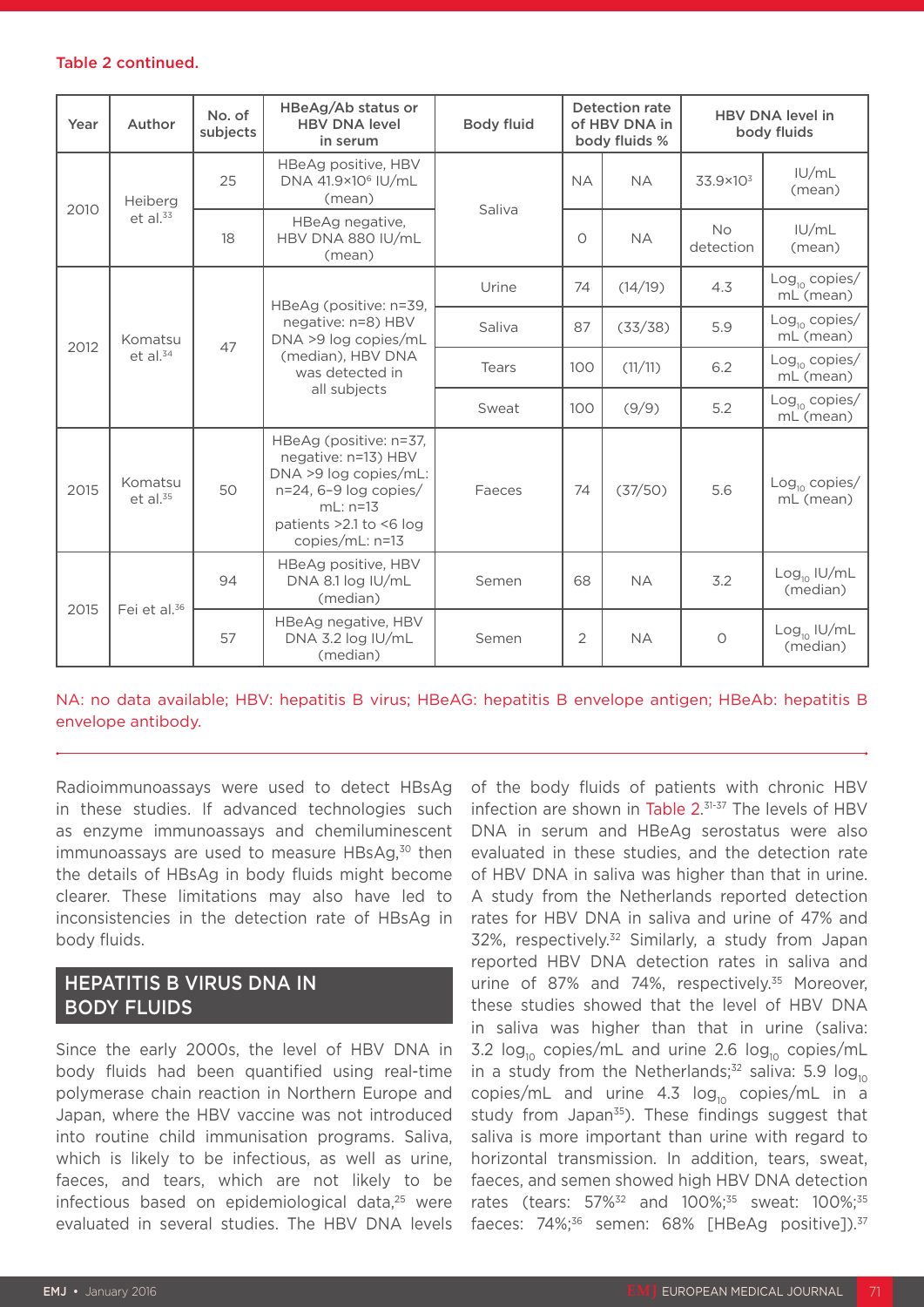Table 3: Infectivity of serum and body fluids with various routes of in human and animal experiments.

|      | Author                              | Model             | Donor,<br><b>HBeAg</b><br>serostatus | Serum<br>or body<br>fluids   | Route of inoculation     |                          |                          |                          |                          |  |
|------|-------------------------------------|-------------------|--------------------------------------|------------------------------|--------------------------|--------------------------|--------------------------|--------------------------|--------------------------|--|
| Year |                                     |                   |                                      |                              | Oral                     | SC or IM                 | Intravaginal             | Intravenous              | Corneal<br>surface       |  |
| 1967 | Krugman<br>et al. <sup>8</sup>      | Human             | Unknown                              | Serum                        | Yes                      | Yes (IM)                 | $\overline{\phantom{a}}$ | $\overline{\phantom{m}}$ | $\overline{a}$           |  |
| 1977 | Bancroft<br>$et$ al. $44$           | Gibbon            | Positive and<br>negative<br>mixed    | Saliva                       | <b>No</b>                | Yes (SC)                 | $\overline{\phantom{a}}$ |                          |                          |  |
| 1977 | Alter<br>et al. <sup>45</sup>       | Chimpanzee        | Positive                             | Saliva                       | $\overline{\phantom{a}}$ | $\overline{a}$           | $\overline{\phantom{a}}$ | Yes                      | $\overline{\phantom{0}}$ |  |
|      |                                     |                   |                                      | Semen                        | $\overline{\phantom{a}}$ | $\overline{\phantom{a}}$ | $\overline{\phantom{a}}$ | Yes                      | $\overline{\phantom{0}}$ |  |
| 1980 | Scott<br>et al. <sup>46</sup>       | Gibbon            | Positive                             | Saliva                       | <b>No</b>                | Yes (SC)                 | $\overline{\phantom{a}}$ | $\overline{a}$           | $\overline{\phantom{0}}$ |  |
|      |                                     |                   |                                      | Semen                        |                          | Yes (SC)                 | Yes                      | $\overline{\phantom{0}}$ | $\overline{\phantom{0}}$ |  |
| 1981 | <b>Bond</b><br>et al. <sup>47</sup> | Chimpanzee        | Positive                             | Dried and<br>stored<br>plasm | $\overline{\phantom{a}}$ | ۰                        | $\overline{\phantom{a}}$ | Yes                      | $\overline{\phantom{a}}$ |  |
| 1982 | <b>Bond</b><br>$et$ al. $48$        | Chimpanzee        | Unknown                              | Serum                        | $\overline{\phantom{a}}$ | $\overline{\phantom{0}}$ | $\overline{a}$           | $\overline{\phantom{0}}$ | Yes                      |  |
| 2012 | Komatsu<br>et al. <sup>34</sup>     | Chimeric<br>mouse | Positive                             | Tear                         | $\overline{\phantom{a}}$ | $\overline{\phantom{a}}$ | $\overline{\phantom{a}}$ | Yes                      | $\qquad \qquad -$        |  |
| 2015 | Komatsu<br>et al. <sup>35</sup>     | Chimeric<br>mouse | Positive                             | Faeces                       | <b>No</b>                | $\overline{\phantom{a}}$ |                          | Yes                      |                          |  |

#### Yes: HBV infection is confirmed. No: HBV infection is not confirmed. IM: intramuscular; SC: subcutaneous; HBeAG: Hepatitis B envelope antigen; HBV: hepatitis B virus.

The levels of HBV DNA are between 2  $log_{10}$ copies/mL and 6  $log_{10}$  copies/mL in tears;<sup>33,35</sup> 5.2  $log_{10}$  copies/mL in sweat;<sup>35</sup> 5.6  $log_{10}$  copies/mL in faeces;<sup>36</sup> and 3.2 log<sub>10</sub> copies/mL in semen.<sup>37</sup> Urine, tears, sweat, and faeces contain low or intermediate levels of HBV DNA. However, urine, tears, sweat, and faeces are not epidemiologically likely to transmit HBV.<sup>25</sup>

#### How Can We Explain These Findings?

The detection rate and the level of HBV DNA in body fluids were positively correlated with HBV DNA levels in the blood. The relationship between the level of HBV DNA in the saliva versus serum was described as follows: HBV DNA in saliva=1.01+0.56 $\times$ (log<sub>10</sub> HBV DNA in serum), $31$  HBV DNA in saliva=-6.63+0.92×( $log_{10}$ HBV DNA in serum),<sup>34</sup> and HBV DNA in saliva or tears=-3.23+1.06×( $log_{10}$  HBV DNA in serum).<sup>35</sup> According to these formulas, the level of HBV DNA in saliva is  $10<sup>3</sup>$  to  $10<sup>6</sup>$ -fold lower than that in serum. This finding is consistent with that of a previous study that reported that the levels of HBV virus particles in saliva were  $10<sup>3</sup>$  to  $10<sup>4</sup>$ -fold less than

those simultaneously present in serum.<sup>24</sup> The most important discovery that needs to be made is the HBV DNA cut-off level for transmission. The answer to this issue might be found in the recommendations made to the management of healthcare workers (HCWs) infected with HBV. For instance, the U.S. Center for Disease Control and Prevention considers <5,000 copies/mL (<1,000 IU/mL) of HBV DNA in blood to be a safe value for exposure-prone procedures (EPPs).<sup>38</sup> The Society for Healthcare Epidemiology of America and the European Consensus group guidelines recommend a cut-off value of <104 copies/mL of HBV DNA in blood for HCWs to perform EPPs in patients with HBV.<sup>39,40</sup> The UK Department of Health guidelines determined that  $\langle 10^3 \text{ copies/mL} \rangle$ of HBV DNA in blood was the cut-off value to perform EPPs.41 Although household/close contact conditions differ across EPPs, based on these recommendations, body fluids containing ≥105 of HBV DNA have infection potential. Table 2 shows that the HBV DNA levels in tears exceeded 106 copies/mL. The HBV DNA levels in saliva, nasopharyngeal fluid, sweat, and faeces were >105 copies/mL. Taken together and based on HBV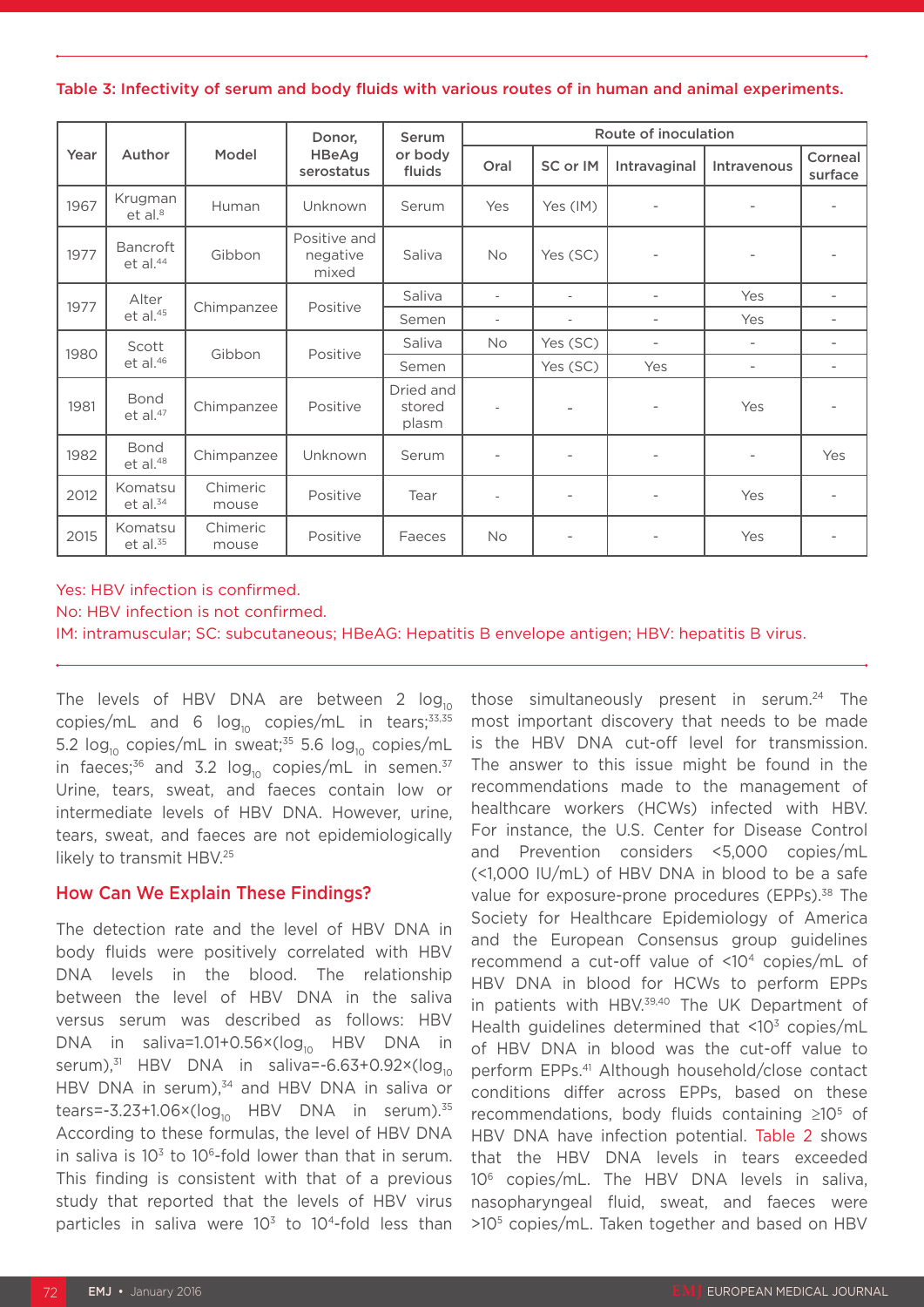DNA levels, tears, saliva (including nasopharyngeal fluid), sweat, and faeces appear to be infectious vehicles of HBV; however, all but saliva are likely to be epidemiologically unimportant with regard to HBV transmission.25 Notably, several studies reported that the HBV DNA level in blood was not correlated with HBV infectivity in animal models.42,43 Pre-acute-phase serum is 100-fold more infectious than late acute-phase serum.<sup>42</sup> Exposure to an HCW with a viral burden of 10<sup>4</sup> copies/mL in blood is associated with exposure to  $\leq 1$  virion.<sup>39</sup> However, details on HBV virions in body fluids remain unknown.

# THE INFECTIVITY OF SERUM AND BODY FLUIDS IN HUMAN AND ANIMAL EXPERIMENTS

Animal experiments represent the gold standard for evaluating HBV infectivity. Primates such as chimpanzees and gibbons can be infected with HBV.44-48 In addition, chimeric mice with human livers were recently developed and used for viral hepatitis experiments.<sup>49</sup> The infectivity of serum and body fluids in human and animal experiments are shown in Table  $3.^{8,35,36,44-48}$  These experiments have two objectives. The first is to evaluate the infectivity of serum and body fluids, and the other is to confirm the inoculation route. In 1967, Krugman proved that an intramuscular injection with serum induced HBV infection in humans. Moreover, HBV infection occurred through the oral inoculation of serum in humans.<sup>8</sup> Ten years after that experiment, saliva was shown to be an infectious agent via subcutaneous and intravenous inoculation.44-46 Semen was also demonstrated to be an infectious agent via intravenous and intravaginal inoculation.45,46 These findings suggested that intravenous, intramuscular, and subcutaneous inoculations were appropriate routes to determine the infectivity of body fluids. Interestingly, plasma that was dried and stored for 1 week was able to infect a chimpanzee through  $intravenous inoculation.<sup>47</sup> This study suggested$ that HBV has sufficient potential to survive as an infectious agent in humans. Semen, through intravaginal inoculation and serum corneal surface inoculation, also led to infection.46,48 In contrast, two studies failed to demonstrate that saliva

was infectious via oral inoculation in gibbons: 44,46 Krugman demonstrated HBV infection through oral inoculation with serum;<sup>8</sup> the difference in viral loads between serum and saliva might explain the failed oral inoculation. Thus, oral inoculation is not a potential route to evaluate body fluid infectivity in this context. Enzymes and bacteria in the gastrointestinal tract are likely to affect antigenicity and inactive HBV.50-52 Tears were infectious using chimeric mice;<sup>35</sup> however, faeces (which contain low levels of HBsAg and intermediate levels of HBV DNA) were not infectious.<sup>36</sup> The body fluids currently shown to be infectious using animal experiments are saliva, semen, and tears.

### **CONCLUSIONS**

As surrogate makers of infectivity, HBsAg and HBV DNA have been detected and quantified in body fluids. In addition, animal experiments have examined the infectivity of body fluids. Based on the HBsAg detection rate, HBV DNA level and animal experiments, saliva, and tears can transmit HBV through household/close contact. Urine and faeces do not appear to cause horizontal infection. The roles of the remaining body fluids remain controversial. The development of HBV infection through horizontal transmission is associated with multiple factors. Viral loads in body fluids, viral activity (intact or damaged virions) in body fluids, stage of infection (pre-acute phase, late-acute, or immunotolerant phase), the entry site of body fluids (widely open wounds, small skin cuts, abrasions, skin penetrations via needles, mucous membrane, or oral ingestion), and the individual's immune response can influence outcomes following contact with body fluids from people infected with HBV. Therefore, whether body fluids play a significant role in the horizontal transmission of HBV is difficult to determine via the evaluations of HBsAg and HBV DNA. Chimeric mice with human livers and fresh human hepatocytes isolated from chimeric mice might be useful in determining the infectivity of body fluids.49,53 In the era of universal hepatitis B vaccine immunisation, less interest exists in the body fluids of people infected with HBV (with the exception of Northern Europeans). However, an investigation into the precise mechanism of horizontal transmission will contribute to the eradication of HBV.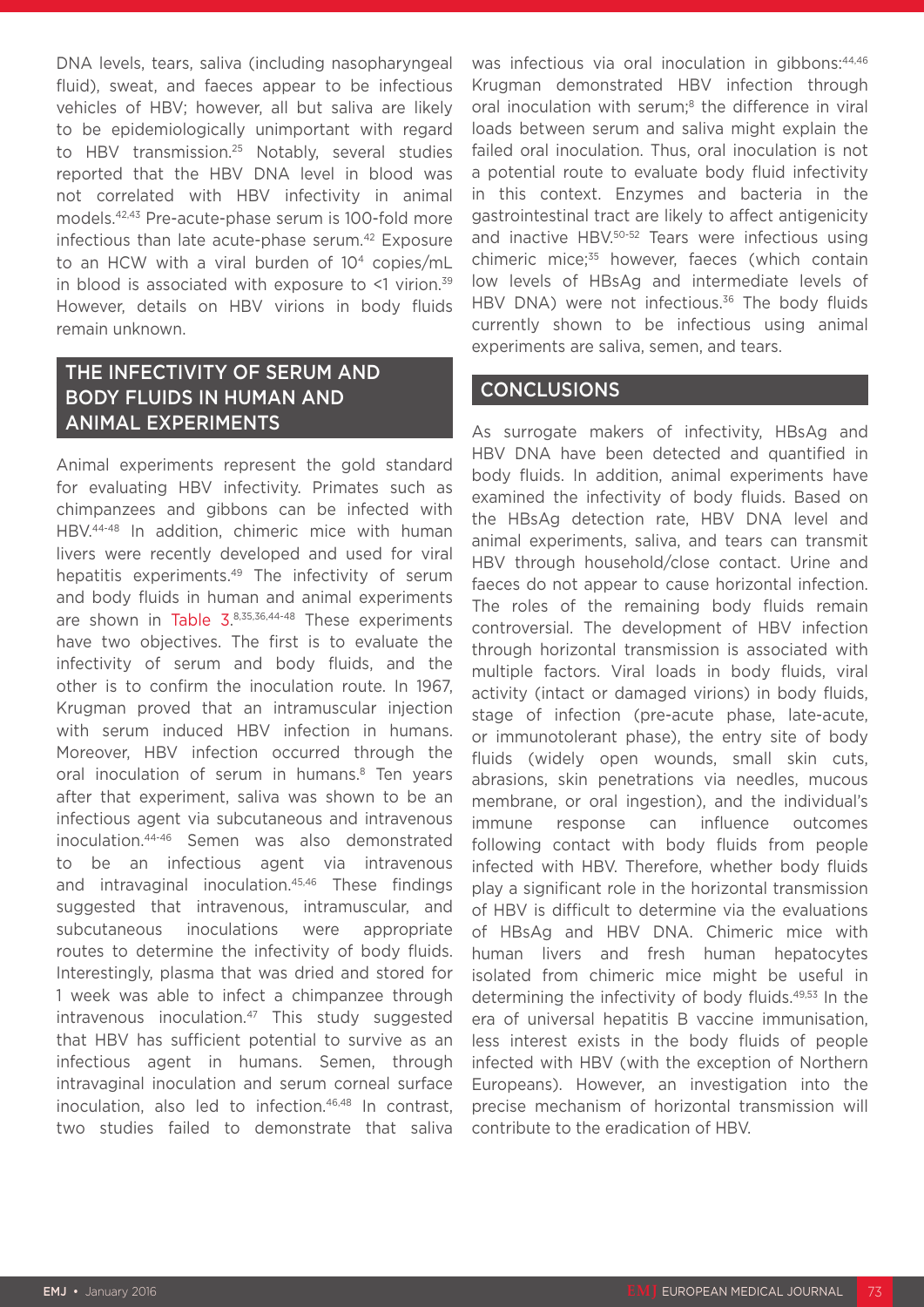#### **REFERENCES**

1. Trépo C et al. Hepatitis B virus infection. Lancet. 2014;384(9959):2053-63.

2. Dumpis U et al. Transmission of hepatitis B virus infection in Gambian families revealed by phylogenetic analysis. J Hepatol. 2001;35(1):99-104.

3. MacCallum FO. Early studies of viral hepatitis. Br Med Bull. 1972;28(2):105-8.

4. Alter H. Baruch Blumberg (1925-2011). Nature. 2011;473(7346):155.

5. Blumberg BS et al. A "new" antigen in leukemia sera. JAMA. 1965;191(7):541-6.

6. Sutnick AI et al. Anicteric hepatitis associated with Australia antigen. Occurrence in patients with Down's syndrome. JAMA. 1968;205(10):670-4.

7. London WT et al. Australia antigen and acute viral hepatitis. Ann Intern Med. 1969;70(1):55-9.

8. Krugman S et al. Infectious hepatitis. Evidence for two distinctive clinical, epidemiological, and immunological types of infection. JAMA. 1967;200(5):365-73.

9. Giles JP et al. Relation of Australia-SH antigen to the willowbrook MS-2 strain. N Engl J Med. 1969;281(3):119-22.

10. Goldby S. Experiments at the Willowbrook State School. Lancet. 1971;1(7702):749.

11. Krugman S. The Willowbrook hepatitis studies revisited: ethical aspects. Rev Infect Dis. 1986;8(1):157-62.

12. Hersh T et al. Nonparenteral transmission of viral hepatitis type B (Australia antigen-associated serum hepatitis). N Engl J Med. 1971;285(24): 1363-4.

13. Szmuness W et al. Familial clustering of hepatitis B infection. N Engl J Med. 1973;289(22):1162-6.

14. Heathcote J et al. Hepatitis-B antigen in saliva and semen. Lancet. 1974;1(7847): 71-3.

15. Villarejos VM et al. Role of saliva, urine and feces in the transmission of type B hepatitis. N Engl J Med. 1974;291(26): 1375-8.

16. Piazza M et al. Presence of HBsAg in the bile of subjects with acute HBsAg viral hepatitis. Pathol Microbiol (Basel). 1975;43(4):307-16.

17. Irwin GR et al. Hepatitis B antigen in saliva, urine, and stool. Infect Immun. 1975;11(1):142-5.

18. Tiku ML et al. Distribution and characteristics of hepatitis B surface antigen in body fluids of institutionalized children and adults. J Infect Dis. 1976;134(4):342-7.

19. Parker HW et al. Venereal transmission of hepatitis B virus. The possible role

of vaginal secretions. Obstet Gynecol. 1976;48(4):410-2.

20. Telatar H et al. HB-Ag in sweat. Am J Gastroenterol. 1977;68(5):492-3.

21. De Flora S, Forci F. Hepatitis B surface antigen in pleural fluid. Lancet. 1977;1(8024):1269.

22. Darrell RW, Jacob GB. Hepatitis B surface antigen in human tears. Arch Ophthalmol. 1978;96(4):674-6.

23. Lee AK et al. Mechanisms of maternalfetal transmission of hepatitis B virus. J Infect Dis. 1978;138(5):668-71.

24. Davis LG et al. Horizontal transmission of hepatitis B virus. Lancet. 1989;1(8643):889-93.

25. Zimmerman FH, Wormser GP. Exposure to hepatitis B: review of current concepts. Bull N Y Acad Med. 1989;65(7):741-56.

26. Quoilin S et al. A population-based prevalence study of hepatitis A, B and C virus using oral fluid in Flanders, Belgium. Eur J Epidemiol. 2007;22(3):195-202.

27. Sutton AJ et al. Modelling the force of infection for hepatitis B and hepatitis C in injecting drug users in England and Wales. BMC Infect Dis. 2006;6(93).

28. Grob PJ, Jemelka H. Faecal S.H. (Australia) antigen in acute hepatitis. Lancet. 1971;1(7692):206-8.

29. Petrova M, Kamburov V. Breastfeeding and chronic HBV infection: clinical and social implications. World J Gastroenterol. 2010;16(40):5042-6.

30. Deguchi M et al. Quantitation of hepatitis B surface antigen by an automated chemiluminescent microparticle immunoassay. J Virol Methods. 2004;115(2):217-22.

31. van der Eijk AA et al. Paired measurements of quantitative hepatitis B virus DNA in saliva and serum of chronic hepatitis B patients: implications for saliva as infectious agent. J Clin Virol. 2004;29(2):92-4.

32. van der Eijk AA et al. Paired, quantitative measurements of hepatitis B virus DNA in saliva, urine and serum of chronic hepatitis B patients. Eur J Gastroenterol Hepatol. 2005;17(11):1173-9.

33. Kidd-Ljunggren K et al. High levels of hepatitis B virus DNA in body fluids from chronic carriers. J Hosp Infect. 2006;64(4):352-7.

34. Heiberg IL et al. Hepatitis B virus DNA in saliva from children with chronic hepatitis B infection: implications for saliva as a potential mode of horizontal transmission. Pediatr Infect Dis J. 2010;29(5):465-7.

35. Komatsu H et al. Tears from children

with chronic hepatitis B virus (HBV) infection are infectious vehicles of HBV transmission: experimental transmission of HBV by tears, using mice with chimeric human livers. J Infect Dis. 2012;206(4):478-85.

36. Komatsu H et al. Lack of infectivity of HBV in feces from patients with chronic hepatitis B virus infection, and infection using chimeric mice. BMC Res Notes. 2015;8(366).

37. Fei QJ et al. Can hepatitis B virus DNA in semen be predicted by serum levels of hepatitis B virus DNA, HBeAg, and HBsAg in chronically infected men from infertile couples? Andrology. 2015;3(3):506-11.

38. Centers for Disease Control and<br>Prevention (CDC). Updated CDC Prevention (CDC). Updated CDC recommendations for the management of hepatitis B virus-infected health-care providers and students. MMWR Recomm Rep. 2012;61(RR-3):1-12.

39. Henderson DK et al. SHEA guideline for management of healthcare workers who are infected with hepatitis B virus, hepatitis C virus, and/or human immunodeficiency virus. Infect Control Hosp Epidemiol. 2010;31(3):203-32.

40. Gunson RN et al. Hepatitis B virus (HBV) and hepatitis C virus (HCV) infections in health care workers (HCWs): guidelines for prevention of transmission of HBV and HCV from HCW to patients. J Clin Virol. 2003;27(3):213-30.

41. UK Government Department of Health. Hepatitis B infected healthcare workers and antiviral therapy. Available at: http://webarchive.nationalarchives. gov.uk/20130107105354/http://www. dh.gov.uk/prod\_consum\_dh/groups/dh\_ digitalassets/documents/digitalasset/ dh\_073133.pdf. 2007. Last accessed: 27 November 2015.

42. Tabuchi A et al. Titration of hepatitis B virus infectivity in the sera of preacute and late acute phases of HBV infection: transmission experiments to chimeric mice with human liver repopulated hepatocytes. J Med Virol. 2008;80(12):2064-8.

43. Asabe S et al. The size of the viral inoculum contributes to the outcome of hepatitis B virus infection. J Virol. 2009;83(19):9652-62.

44. Bancroft WH et al. Transmission of hepatitis B virus to gibbons by exposure to human saliva containing hepatitis B surface antigen. J Infect Dis. 1977;135(1):79-85.

45. Alter HJ et al. Transmission of hepatitis B to chimpanzees by hepatitis B surface antigen-positive saliva and semen. Infect Immun. 1977;16(3):928-33.